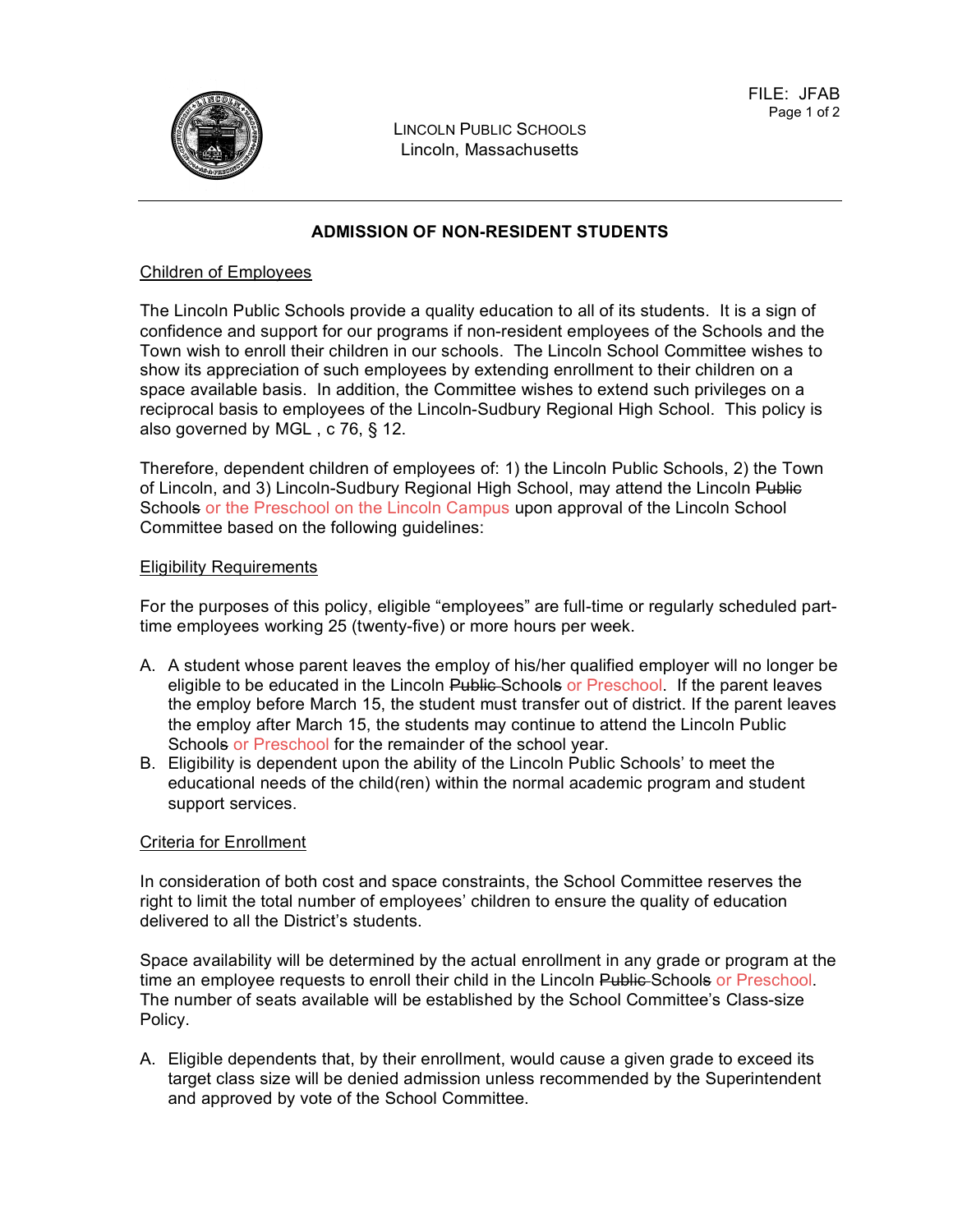- B. First priority will be given to children of the members of the Lincoln Teachers Association; remaining seats will be allocated to the children of employees of the Lincoln Schools, employees of the Town of Lincoln, and employees of the Lincoln-Sudbury Regional High School. If requests exceed the number of available seats the remaining seats will be allotted based on a lottery of all eligible families in a given grade level.
- C. Once admitted, enrollment in the Lincoln Schools or Preschool will continue so long as the employee continues to meet all Eligibility Requirements and Criteria for Enrollment; however, if a student leaves the district, he/she will be subject to re-admission on the same basis as all other new applicants.

## Enrollment Procedure

- A. Non-resident employees desiring to enroll a child(ren) in the Lincoln Schools or Preschool will submit a written request to the Superintendent of Schools. Requests for admission should be made by April 1 of the school year preceding the September in which enrollment is desired. The Superintendent may waive this date under extenuating circumstances.
- B. Based on the Criteria for Enrollment the Superintendent will recommend to the School Committee admission of eligible children.
- C. The School Committee will communicate its decision regarding enrollment by June 30, except under extenuating circumstances.
- D. The non-resident employee will be responsible for the transportation of his/her child(ren) to and from School.

*Adopted by the Lincoln School Committee on June 17, 1998 Revised September 28, 1998 Revised March 30, 2003 Revised\_\_\_\_\_\_\_\_\_\_\_\_\_\_\_\_\_\_\_\_\_\_\_*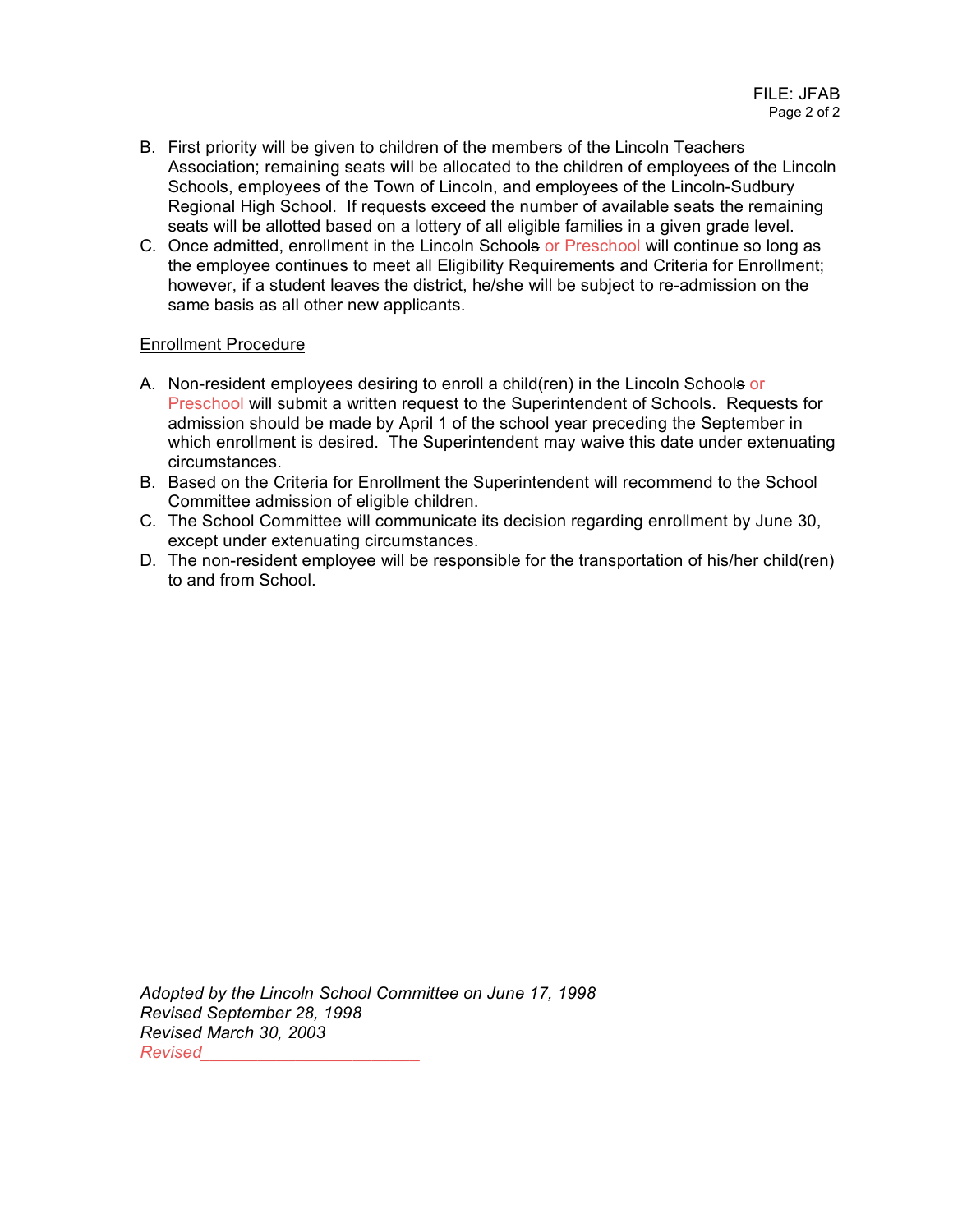

## **NON-DISCRIMINATION AND DISCRIMINATION GRIEVANCE PROCEDURES**

The Lincoln Public School District is committed to ensuring that all of its programs and facilities are accessible to all students, staff and members of the public. We do not discriminate on the basis of age, color, covered Veteran status, disability, national origin, race, religion, sex, gender identity, sexual orientation, or housing status. Inquiries regarding the district's compliance with Title IX and other civil rights laws may be directed to the Superintendent of Schools, Lincoln Public Schools, Hartwell Building, Ballfield Road, Lincoln, MA 01773.

Massachusetts and Federal law make it clear that all aspects of public school education must be fully open and available to members of both sexes and all minority groups. No school may exclude a child from any course, activity, service or resource available in that school on account of race, color, sex, religion, national origin, gender identity, or sexual orientation of such child. Public law further requires that a person with a disability, regardless of nature and severity of handicap, must be provided a free appropriate public education in the most integrated setting possible.

It is also the policy of the School Committee to promote by affirmative action, equal employment opportunity without discrimination on account of race, color, religion, national origin, marital status, sex, sexual orientation, gender identity, age, genetic information, ancestry or housing status. Further, a qualified person with a disability, who, with reasonable accommodation, can perform the essential functions of the job should not be disqualified simply because they have difficulty performing tasks that bear only a marginal relationship to a particular job. This policy shall be implemented to the full extent feasible in all its employment practices and by the inclusion of appropriate provisions in contractual agreements.

The Lincoln Public Schools is an affirmative action employer.

Inquiries regarding the district's compliance with Title IV, Title IX, and Section 504 and other civil rights laws may be directed to the Superintendent of Schools, Lincoln Public Schools, Hartwell Building, Ballfield Road, Lincoln, MA 01773.

A brochure outlining civil rights regulations, procedures, timelines and contacts regarding violation is available at the Superintendent's office and each of the school's offices. Additional information is available on the website of the Office for Civil Rights, U.S. Department of Education at http://www.ed.gov/about/offices/list/ocr/.

Inquiries about Title IX and other federal civil rights laws may be directed to the Office for Civil Rights, U.S. Department of Education, 33 Arch Street, Suite 900, Boston, MA 02110- 1491 (phone number: 617-223-9662).

If you believe you or your child has been discriminated against, you should file your complaint to one of the following individuals:

Principal, Lincoln School, Grades K-4 Principal, Lincoln School, Grades 5-8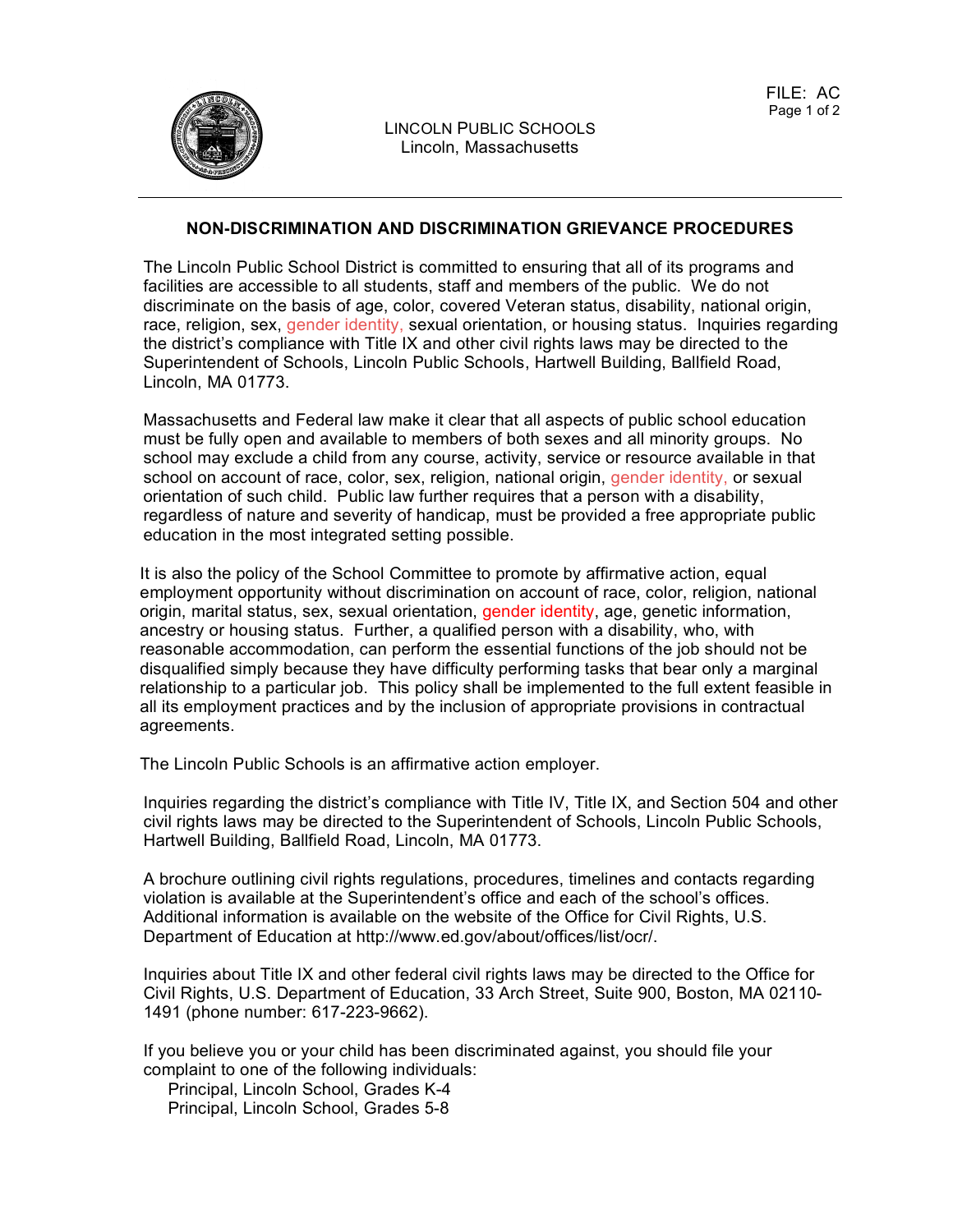Principal, Hanscom Primary School Principal, Hanscom Middle School

The district's coordinator for all issues relating to civil rights and discrimination is the Administrator for Student Services. The Administrator for Student Services can be reached at:

Hartwell Building Ballfield Road Lincoln, MA 01773 781-259-9403

*Adopted at School Committee Meeting of September 14, 1981 Revised at School Committee Meeting of May 6, 1985 Revised at School Committee Meeting of October 16, 1989 Revised at School Committee Meeting of March 21, 1994 Revised at School Committee Meeting of March 2, 2006 Revised at School Committee Meeting of May 3, 2007* Revised at School Committee Meeting of *February 26, 2009 Reaffirmed at School Committee Meeting of June 16, 2011 Revised at School Committee Meeting of \_\_\_\_\_\_\_\_\_\_\_\_\_\_\_\_\_\_\_\_\_\_*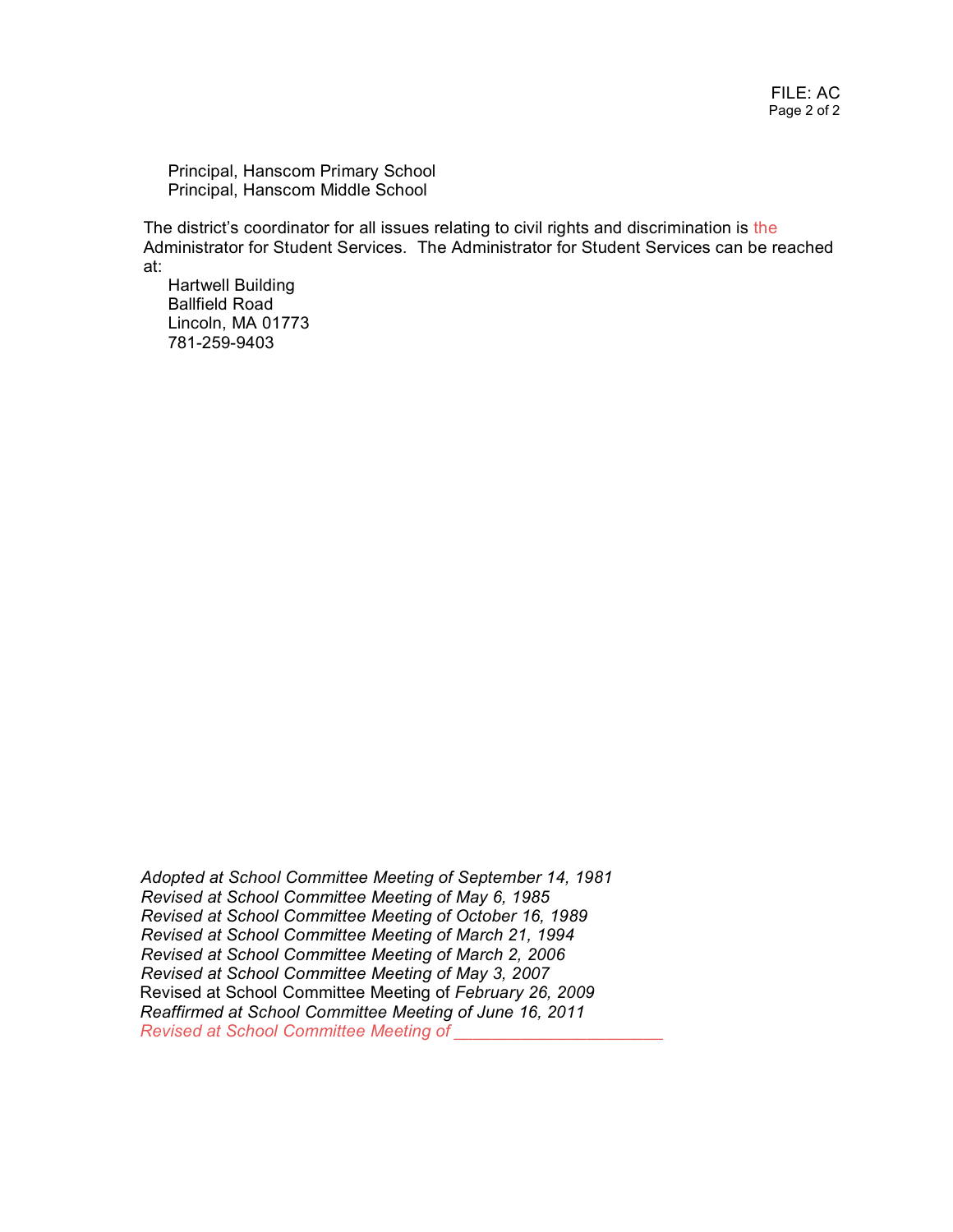

## **HARASSMENT AND HARASSMENT REPORTING AND INVESTIGATION PROCEDURES**

It is the policy of the Lincoln Public Schools to prevent unlawful discrimination or harassment of any individual working in or attending the schools and to encourage individuals to bring concerns about discrimination or harassment to the attention of the Administrative Team or the Superintendent of Schools.

The Lincoln Public Schools expect all individuals - employees and students alike - to treat each other with dignity and respect. As an equal opportunity employer, we are committed to maintaining an environment in which no employee, student, or visitor is subjected to unequal treatment because of race, color, disability, gendersex, age, nationalitynational origin, religion, gender identity, or sexual orientation. The Lincoln Public Schools will not tolerate any discrimination against or difference in treatment by or among employees, students, visitors, or others, based on these characteristics.

## HARASSMENT

Harassment in the workplace is unlawful. Harassment includes verbal or physical conduct that may or does offend, denigrate or belittle any individual by reference to any of the characteristics listed above. Such conduct includes showing pictures, telling jokes, making innuendoes, vulgar gestures, or other behavior that creates an atmosphere of intolerance, bias, or intimidation.

While all types of harassment are prohibited, sexual harassment requires particular attention. Sexual harassment includes sexual advances, dirty jokes, showing of offensive pictures, offensive sexual contact, requests for sexual favors, and/or other verbal or physical conduct of a sexual nature under any of the following conditions:

- 1. Acceptance of or submission to such conduct is made a term or condition of an employee's employment, either explicitly or implicitly.
- 2. The employer's response to such conduct is used as a basis for employment decisions affecting that employee.
- 3. Such conduct interferes with an employee's work performance.
- 4. The conduct creates an intimidating, hostile, or offensive work environment.

Harassment in any form or for any reason is forbidden. This includes harassment of a subordinate by a manager, between employees, between students, or between students and employees, including student harassment of faculty and staff**.**

#### REPORTING HARASSMENT/INVESTIGATION

If you believe you have been harassed, or if you witness or learn about the harassment of another individual, you should inform your immediate supervisor or principal immediately.